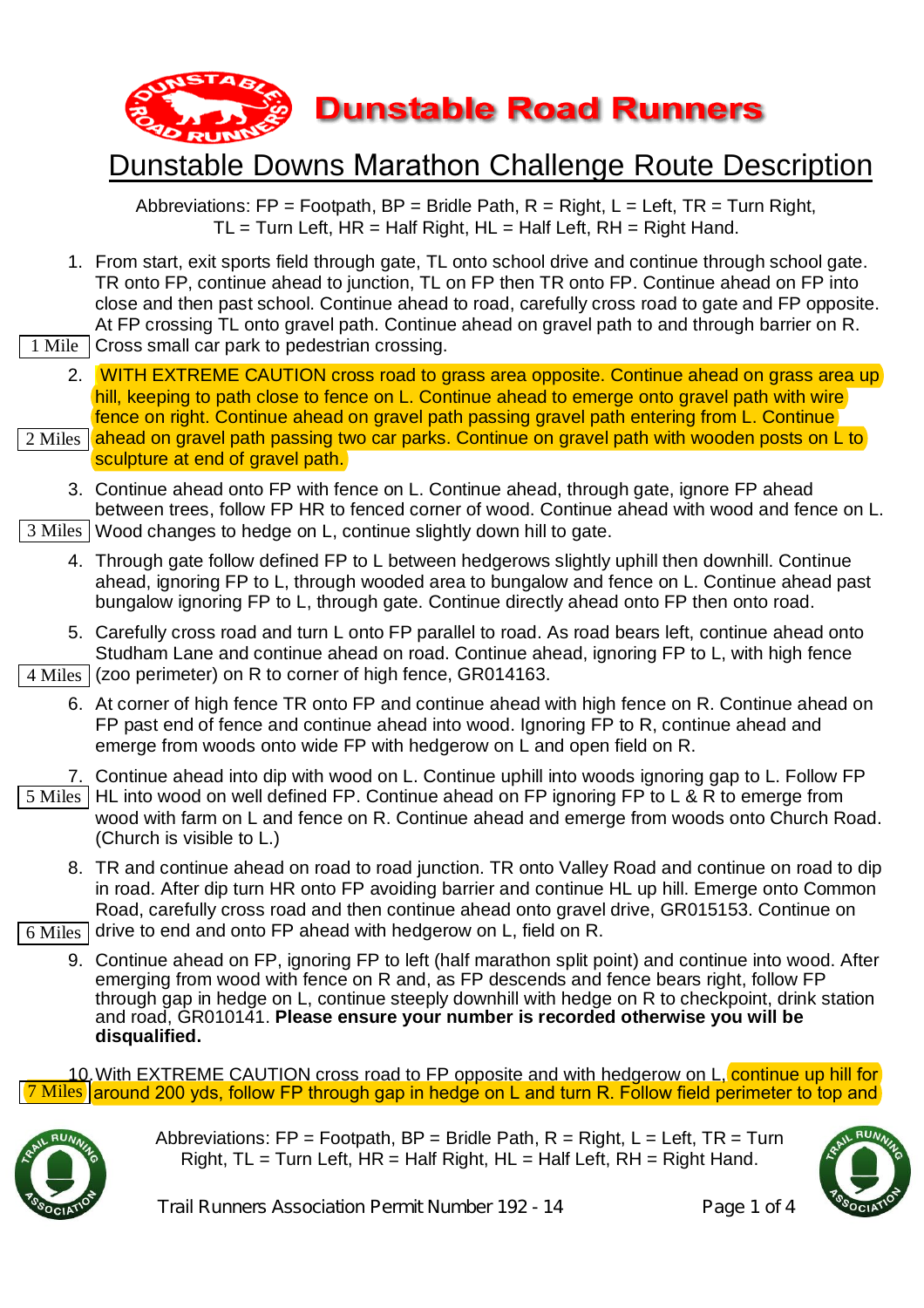

Abbreviations:  $FP = Footpath$ ,  $BP = Bridge$  Path,  $R = Right$ ,  $L = Left$ ,  $TR = Turn Right$ ,  $TL = Turn Left$ ,  $HR = Half Right$ ,  $HL = Half Left$ ,  $RH = Right Hand$ .

take FP through wooded area. Go ahead through gate to emerge on road. Continue ahead onto crossroads. Carefully cross road, continue ahead on road to BP on R, GR007128.

- 11. TR onto BP, continue through wood on BP with fence and paddock on L and hedgerow on R.
- Follow BP, TL, TR and continue uphill to stables. At facing wall TR towards stables then TL through gate at stables corner. Continue ahead on walled FP emerging onto drive, continue ahead emerging onto road. GR001124. 8 Miles
	- 12. At road TL onto footpath and continue ahead to stile and FP on L, GR003121. Cross stile and follow FP HR across field to gate. Continue ahead through gate following valley bottom past
- 9 Miles | bushes on L. Continue ahead in valley bottom until single tree appears ahead, and follow FP slightly left up hill and then downhill onto road into village of Nettleden, GR018106. **Please ensure your number is recorded otherwise you will be disqualified.**
	- 13. Almost immediately after joining road, just beyond hedge, TL onto FP passing through offset barrier. Continue ahead up hill with bushes on R, then on either side and into small wood.
- 10 Miles Continue ahead to emerge with fence on L and trees on R. Continue ahead uphill until end of fence on L. Continue ahead between two large trees, ignoring gate to L, into wood. Continue ahead to emerge onto gravel drive and then onto road, Amaravati Buddist Centre on L.
	- 14. TL, cross road and almost immediately turn sharp R through gate onto FP with paddock fence on R. Follow FP downhill with paddock on R, trees on L to gate. Continue ahead through gate on FP to gate in hedge. Continue HR on FP before turning HL to stile between houses and wall (church is further to R). Over stile continue ahead and then onto road turning HL.

15. Follow road until children's playground appears on L. At playground proceed through gate to R of 11 Miles playground, then continue HL to footbridges. Over footbridges continue ahead slightly uphill to gate and road.

- 16. WITH EXTREME CAUTION cross road to Checkpoint and refreshments on service road. **Please ensure your number is recorded at checkpoint otherwise you will be disqualified.**
- 17. From checkpoint continue ahead up hill following hedgerow on R. At corner of hedgerow continue ahead uphill away from hedgerow on FP toward wood and then into wood to gate. Once through gate immediately TR and continue uphill through wood to gate.
- 18. Through gate into open area onto FP with wood now on L. Continue ahead to gate, through gate then immediately through pair of sheep pen gates. Through gates ensuring gates are closed behind you, continue ahead with fence on R. Continue ahead passing through 5 bar gate (usually
- 12 Miles open) following fence on R. Continue ahead with house on right to gate. TR and continue ahead with hedgerow on R for 20metres and across field to gap in hedgerow.
	- 19. Continue ahead across field to gate, through gate continue slightly R to stile next to tree, GR042134. Over stile continue ahead with hedgerow on R and allotments and orchards on L to gate and stile. Cross stile TL onto FP by road.



Abbreviations:  $FP = Footpath$ .  $BP = Bridle$  Path,  $R = Right$ .  $L = Left$ .  $TR = Turn$ Right,  $TL = Turn$  Left,  $HR = Half$  Right,  $HL = Half$  Left,  $RH = Right$  Hand.



Trail Runners Association Permit Number 192 - 14 Page 2 of 4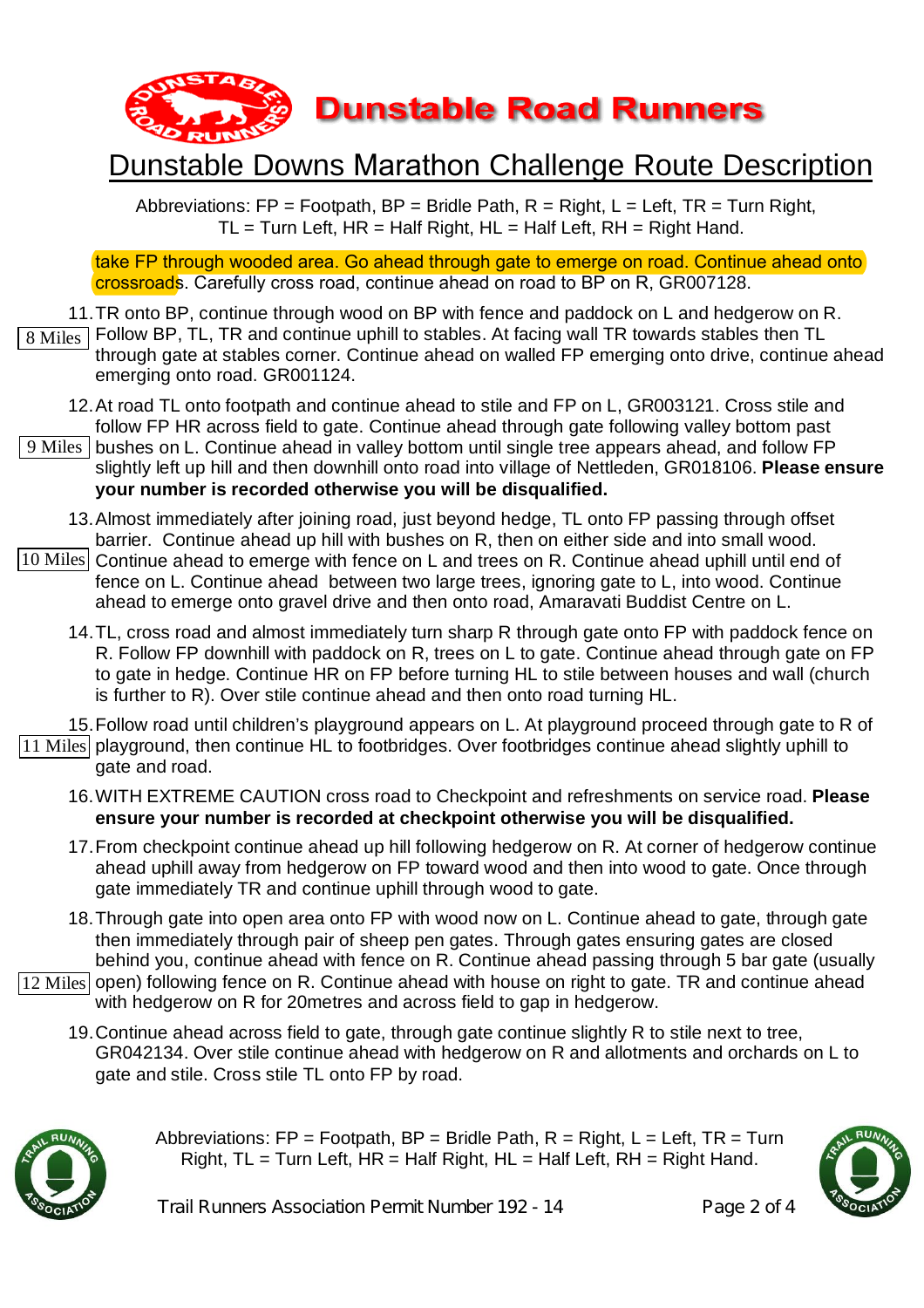

Abbreviations:  $FP = Footpath$ ,  $BP = Bridge$  Path,  $R = Right$ ,  $L = Left$ ,  $TR = Turn Right$ ,  $TL = Turn$  Left,  $HR = Half$  Right,  $HL = Half$  Left,  $RH = Right$  Hand.

20.Continue ahead on FP to children's playground on opposite side of road. Enter playground and continue ahead with hedge on L, through gate onto FP with garages on L. Continue ahead downhill to steps onto BP, GR043139.

21.TR onto BP, continue ahead on BP to road. At road, TL onto FP through gate, up hill to gate on 13 Miles edge of school sports field. Through gate, TR keeping to edge of field with fence on R. Continue ahead to corner of field, TL into copse on well defined path to emerge onto road. TL onto road and continue ahead passing school and houses on L. Continue ahead downhill then uphill to 14 Miles crossroads, GR 040150.

22.Continue ahead on farm road with Home Farm and stables on R. Continue ahead through woods to FP ahead. Continue ahead on FP to emerge from woods onto open area. TR onto FP, continue ahead through gap in hedgerow, and continue ahead with trees and hedge on right. Continue 15 Miles] allow this down begin gap in houghtour, and continued allowed with these and ho

- 23.At gates TL up hill with sewerage works on R. Continue ahead on FP uphill to woods on L and concealed FP on L. TL into woods follow FP ahead, ignoring FP to R, to emerge from woods at corner of field. Continue ahead and almost immediately TL onto FP into woods. Continue ahead with fence on L, through woods to road. Beware tree roots!
- 24.WITH EXTREME CAUTION TL onto road and carefully cross road to opposite side. After gate on R, TR at gap in hedge onto FP. Follow FP with house on L, emerging to cross field to corner of
- 16 Miles woods. Follow FP with woods on R to end of woods. Continue ahead across field to distant gap in woods. Follow FP through woods to FP junction. TL onto FP with house fence on R and continue ahead to clearing. TR and continue ahead to checkpoint and refreshments on road, GR 022169. **Please ensure your number is recorded at checkpoint. Failure to do so will result in disqualification.**
- 25.Continue ahead on Holywell Road ignoring Oak Way on R. Continue ahead to 2nd Oak Way and TR into Oak Way. Continue ahead on FP on L onto Woodland Rise to FP on L between houses, TL onto FP. Continue ahead between houses emerging with woods on R. Continue ahead to 17 Miles corner of field, TL to gate and TR to road.
	- 26.Carefully cross road to FP opposite. Through gate, continue ahead with hedgerow on L to gate ahead. Through gate continue ahead with hedge now on R, and through gate into Church graveyard. Pass through graveyard with Church on R to Church entrance gates. Through gates continue HL to road and carefully cross road into "Sallowsprings" private road, GR 012181.

27.Follow "Sallowsprings" to end and into woods with communications mast on L. Follow FP with 18 Miles woods on L and hedge on R to service road. Cross road follow FP with woods on L, ignoring gates into wood on L to gate ahead. Through gate TR with hedgerow on R, continue to gate. Continue ahead through gate with fence on R and copse and clearing on L, emerging with sculpture ahead.

28. Continue ahead and onto gravel path, continuing on gravel path towards car park. Continue 19 Miles ahead on gravel path past 2<sup>nd</sup> car park, eventually to junction of gravel paths.



Abbreviations:  $FP = Footpath$ .  $BP = Bridle Path$ .  $R = Richt$ .  $L = Left$ .  $TR = Turn$ Right,  $TL = Turn$  Left,  $HR = Half$  Right,  $HL = Half$  Left,  $RH = Right$  Hand.



Trail Runners Association Permit Number 192 - 14 Page 3 of 4